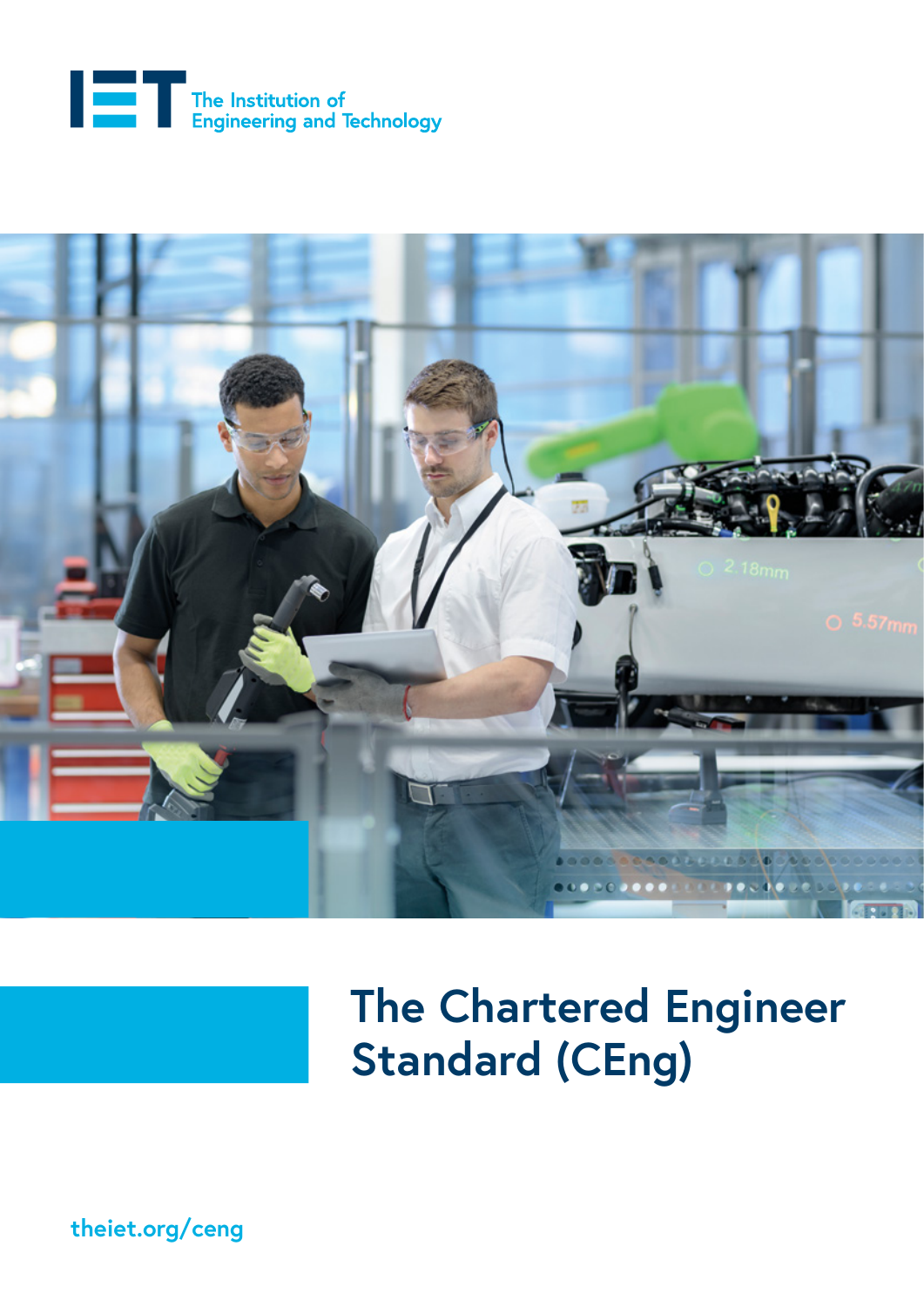Chartered Engineers develop solutions to engineering problems using new or existing technologies, through innovation, creativity and change and/or they may have technical accountability for complex systems with significant levels of risk. Chartered Engineers are able to demonstrate:

- **–** The theoretical knowledge to solve problems in new technologies and develop new analytical techniques
- **–** Successful application of the knowledge to deliver innovative products and services and/or take technical responsibility for complex engineering systems
- **–** Accountability for project, finance and personnel management and managing trade-offs between technical and socio-economic factors
- **–** Skill sets necessary to develop other technical staff
- **–** Effective interpersonal skills in communicating technical matters.

| The Competence and Commitment Standard for<br>Chartered Engineers.<br>Chartered Engineers must be competent throughout<br>their working life, by virtue of their education, training<br>and experience, to: |                                                                                                                                                                                                                                                                                                                                                                               | The examples given below are intended to help you<br>identify activities you might quote to demonstrate<br>the required competence and commitment for CEng<br>registration. These are not exhaustive. Moreover,<br>you are not required to give multiple examples to<br>demonstrate competence and commitment. |
|-------------------------------------------------------------------------------------------------------------------------------------------------------------------------------------------------------------|-------------------------------------------------------------------------------------------------------------------------------------------------------------------------------------------------------------------------------------------------------------------------------------------------------------------------------------------------------------------------------|----------------------------------------------------------------------------------------------------------------------------------------------------------------------------------------------------------------------------------------------------------------------------------------------------------------|
| A                                                                                                                                                                                                           | Use a combination of general and specialist<br>engineering knowledge and understanding<br>to optimise the application of existing and<br>emerging technology.                                                                                                                                                                                                                 |                                                                                                                                                                                                                                                                                                                |
| A1                                                                                                                                                                                                          | Maintain and extend a sound theoretical approach in<br>enabling the introduction and exploitation of new and<br>advancing technology. This could include an ability to:<br>- Identify the limits of own personal knowledge and<br>skills<br>- Strive to extend own technological capability<br>Broaden and deepen own knowledge base through<br>research and experimentation. | Engage in formal post-graduate academic study.<br>Learn and develop new engineering theories and<br>techniques in the workplace. Broaden your knowledge<br>of engineering codes, standards and specifications.                                                                                                 |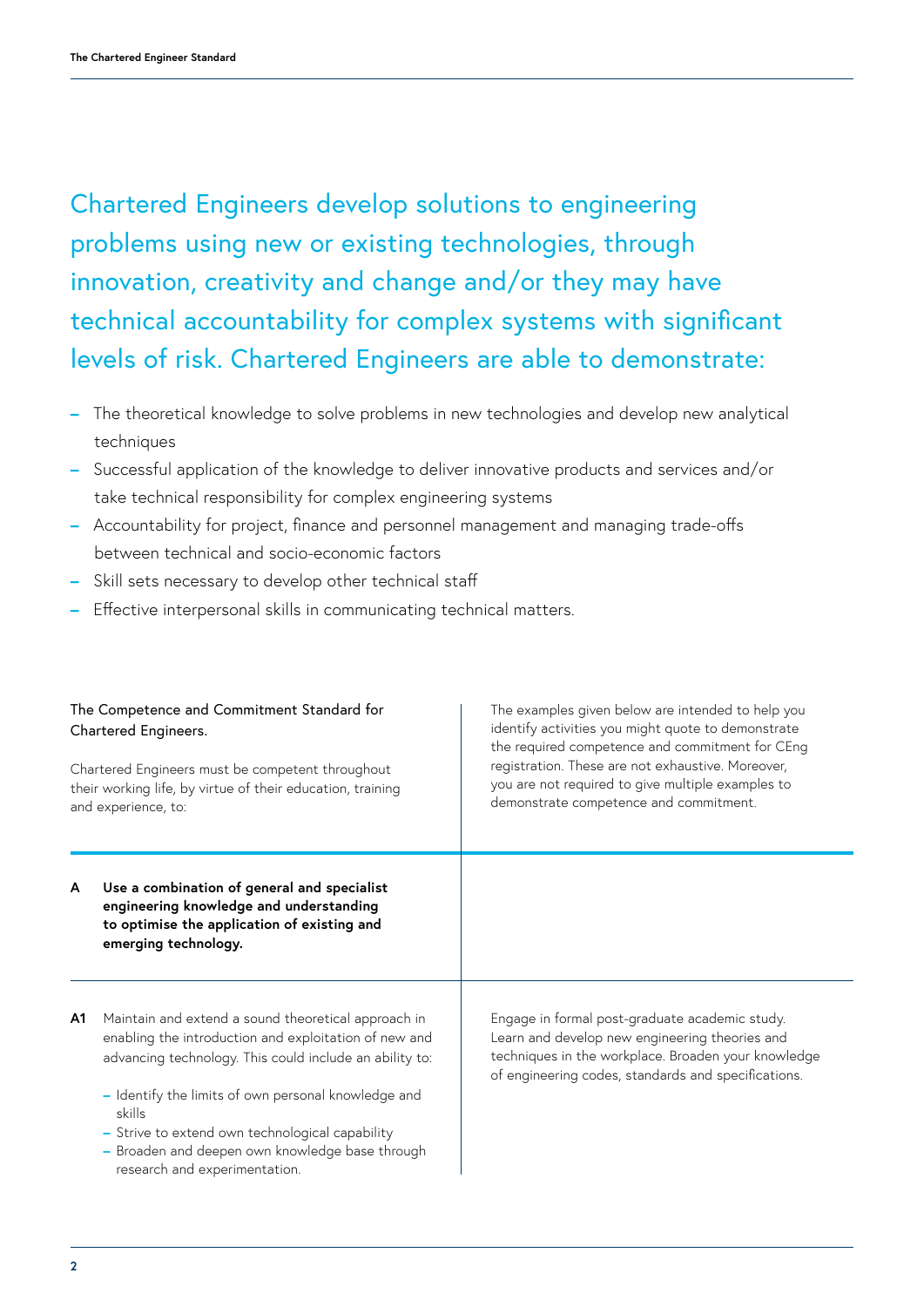| A2        | Engage in the creative and innovative development of<br>engineering technology and continuous improvement<br>systems. This could include an ability to:<br>- Assess market needs and contribute to marketing<br>strategies<br>- Identify constraints and exploit opportunities for<br>the development and transfer of technology within<br>own chosen field<br>- Promote new applications when appropriate<br>- Secure the necessary intellectual property (IP)<br>rights<br>- Develop and evaluate continuous improvement<br>systems.                                                                                                                           | Lead/manage market research, and product and<br>process research and development. Cross-disciplinary<br>working involving complex projects.                                                                                                                                                                                                                                                                                   |  |
|-----------|------------------------------------------------------------------------------------------------------------------------------------------------------------------------------------------------------------------------------------------------------------------------------------------------------------------------------------------------------------------------------------------------------------------------------------------------------------------------------------------------------------------------------------------------------------------------------------------------------------------------------------------------------------------|-------------------------------------------------------------------------------------------------------------------------------------------------------------------------------------------------------------------------------------------------------------------------------------------------------------------------------------------------------------------------------------------------------------------------------|--|
|           |                                                                                                                                                                                                                                                                                                                                                                                                                                                                                                                                                                                                                                                                  | Conduct statistically sound appraisal of data. Use<br>evidence from best practice to improve effectiveness.                                                                                                                                                                                                                                                                                                                   |  |
| В         | Apply appropriate theoretical and practical<br>methods to the analysis and solution of<br>engineering problems.                                                                                                                                                                                                                                                                                                                                                                                                                                                                                                                                                  |                                                                                                                                                                                                                                                                                                                                                                                                                               |  |
| <b>B1</b> | Identify potential projects and opportunities.<br>This could include an ability to:<br>- Establish and help develop solutions to meet users'<br>requirements<br>- Consider and implement new and emerging<br>technologies<br>- Enhance engineering practices, products, processes,<br>systems and services<br>- Use own knowledge of the employer's position to<br>assess the viability of opportunities.                                                                                                                                                                                                                                                        | Involvement in the marketing of and tendering for<br>new engineering products, processes and systems.<br>Involvement in the specification and procurement of<br>new engineering products, processes and systems.<br>Set targets, and draft programmes and action plans.<br>Schedule activities.                                                                                                                               |  |
| <b>B2</b> | Conduct appropriate research, and undertake design<br>and development of engineering solutions. This could<br>include an ability to:<br>- Identify and agree appropriate research<br>methodologies<br>- Allocate and manage resources<br>- Develop the necessary tests<br>- Collect, analyse and evaluate the relevant data<br>- Undertake engineering design<br>- Prepare, present and agree design<br>recommendations, with appropriate analysis of<br>risk, and taking account of cost, quality, safety,<br>reliability, appearance, fitness for purpose,<br>security, intellectual property (IP) constraints and<br>opportunities, and environmental impact. | Carry out formal theoretical research. Evaluate<br>numerical and analytical tools. Carry out applied<br>research on the job. Lead/manage value engineering<br>and whole life costing. Lead design teams. Draft<br>specifications. Develop and test options. Identify<br>resources and costs of options. Produce concept<br>designs, and develop these into detailed designs. Be<br>aware of IP constraints and opportunities. |  |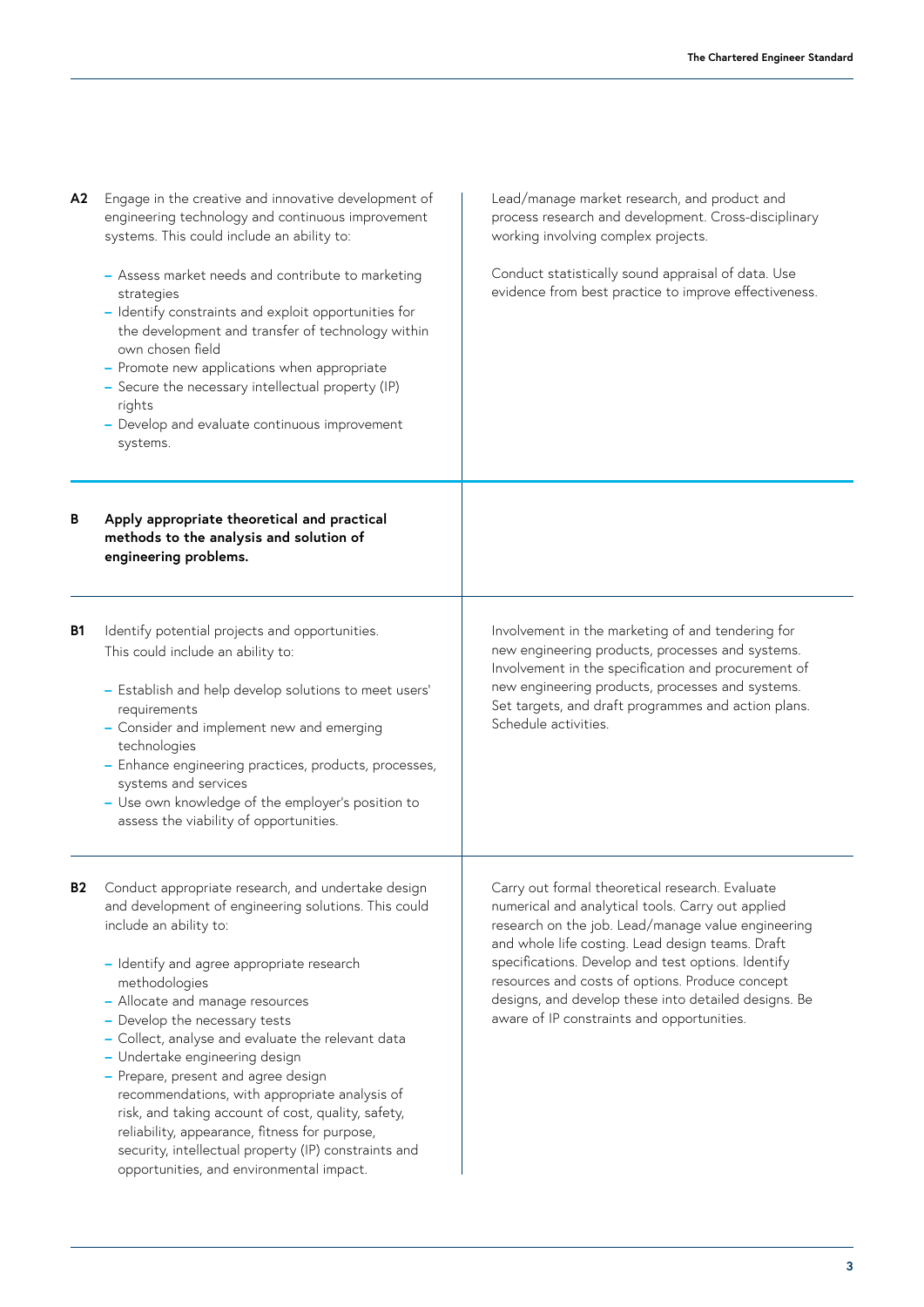- **B3** Manage implementation of design solutions, and evaluate their effectiveness. This could include an ability to:
	- **–** Ensure that the application of the design results in the appropriate practical outcome
	- **–** Implement design solutions, taking account of critical constraints, including due concern for safety and sustainability
	- **–** Determine the criteria for evaluating the design solutions
	- **–** Evaluate the outcome against the original specification
	- **–** Actively learn from feedback on results to improve future design solutions and build best practice.

Follow the design process through into product or service realisation and its evaluation. Prepare and present reports on the evaluation of the effectiveness of the designs, including risk, safety and life cycle considerations. Manage product improvement. Interpret and analyse performance. Determine critical success factors.

#### **Provide technical and commercial leadership. C**

- Plan for effective project implementation. This could **C1** include an ability to:
	- **–** Systematically review the factors affecting the project implementation including safety and sustainability considerations
	- **–** Define a holistic and systematic approach to risk identification, assessment and management
	- **–** Lead on preparing and agreeing implementation plans and method statements
	- **–** Ensure that the necessary resources are secured and brief the project team
	- **–** Negotiate the necessary contractual arrangements with other stakeholders (client, subcontractors, suppliers, etc).

Lead/manage project planning activities. Produce and implement procurement plans. Carry out project risk assessments. Collaborate with key stakeholders, and negotiate agreement to the plans. Plan programmes and delivery of tasks. Identify resources and costs. Negotiate and agree contracts/work orders.

- Plan, budget, organise, direct and control tasks, **C2**people and resources. This could include an ability to:
	- **–** Set up appropriate management systems
	- **–** Define quality standards, programme and budget within legal and statutory requirements
	- **–** Organise and lead work teams, coordinating project activities
	- **–** Ensure that variations from quality standards, programme and budgets are identified, and that corrective action is taken
	- **–** Gather and evaluate feedback, and recommend improvements.

Take responsibility for and control project operations. Manage the balance between quality, cost and time. Manage risk register and contingency systems. Manage project funding, payments and recovery. Satisfy legal and statutory obligations. Lead/manage tasks within identified financial, commercial and regulatory constraints.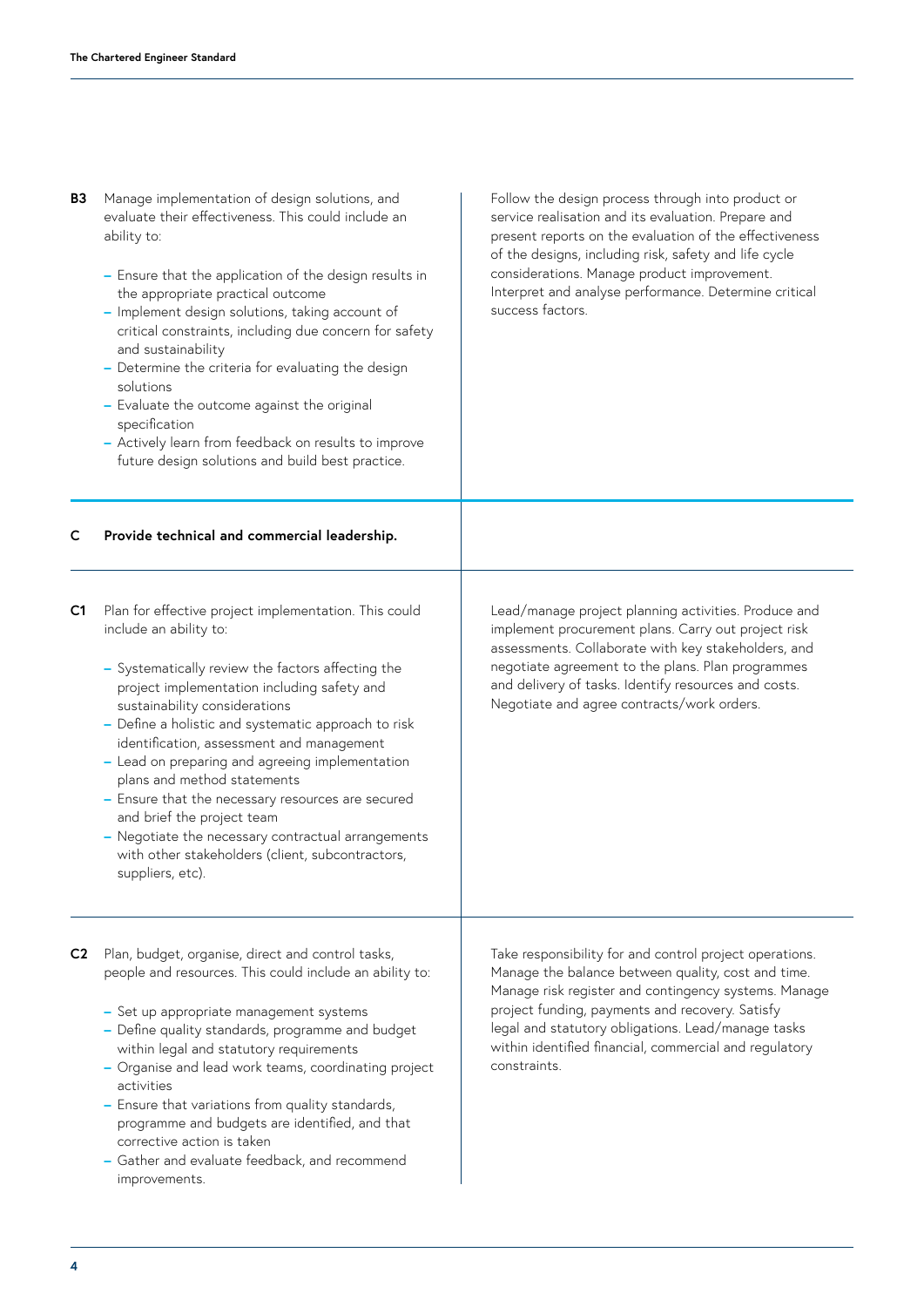| C <sub>3</sub> | Lead teams and develop staff to meet changing<br>technical and managerial needs. This could include an<br>ability to:<br>- Agree objectives and work plans with teams and<br>individuals<br>- Identify team and individual needs, and plan for<br>their development<br>- Reinforce team commitment to professional<br>standards<br>- Lead and support team and individual development<br>- Assess team and individual performance, and<br>provide feedback. | Carry out/contribute to staff appraisals. Plan/<br>contribute to the training and development of staff.<br>Gather evidence from colleagues of the management,<br>assessment and feedback that you have provided.<br>Carry out/contribute to disciplinary procedures. |
|----------------|-------------------------------------------------------------------------------------------------------------------------------------------------------------------------------------------------------------------------------------------------------------------------------------------------------------------------------------------------------------------------------------------------------------------------------------------------------------|----------------------------------------------------------------------------------------------------------------------------------------------------------------------------------------------------------------------------------------------------------------------|
| C4             | Bring about continuous improvement through quality<br>management. This could include an ability to:<br>- Promote quality throughout the organisation and its<br>customer and supplier networks<br>- Develop and maintain operations to meet quality<br>standards<br>- Direct project evaluation and propose<br>recommendations for improvement.                                                                                                             | Plan and implement best practice methods of<br>continuous improvement, eg ISO 9000, EFQM,<br>balanced scorecard. Carry out quality audits. Monitor,<br>maintain and improve delivery. Identify, implement and<br>evaluate changes to meet quality objectives.        |
| D              | Demonstrate effective interpersonal skills.                                                                                                                                                                                                                                                                                                                                                                                                                 |                                                                                                                                                                                                                                                                      |
| D1             | Communicate in English <sup>1</sup> with others at all levels. This<br>could include an ability to:<br>- Lead, chair, contribute to and record meetings and<br>discussions<br>- Prepare communications, documents and reports on<br>complex matters<br>- Exchange information and provide advice to<br>technical and non-technical colleagues.                                                                                                              | Reports, letters, emails, drawings, specifications<br>and working papers (e.g. meeting minutes, planning<br>documents, correspondence) in a variety of formats.<br>Engaging or interacting with professional networks.                                               |
| D2             | Present and discuss proposals. This could include an<br>ability to:<br>- Prepare and deliver presentations on strategic<br>matters<br>- Lead and sustain debates with audiences<br>- Feed the results back to improve the proposals<br>- Raise the awareness of risk.                                                                                                                                                                                       | Presentations, records of discussions and their outcomes.                                                                                                                                                                                                            |

1 Any interviews will be conducted in English, subject only to the provisions of the Welsh Language Act 1993 and any Regulations which may be made in implementation of European Union directives on free movement of labour.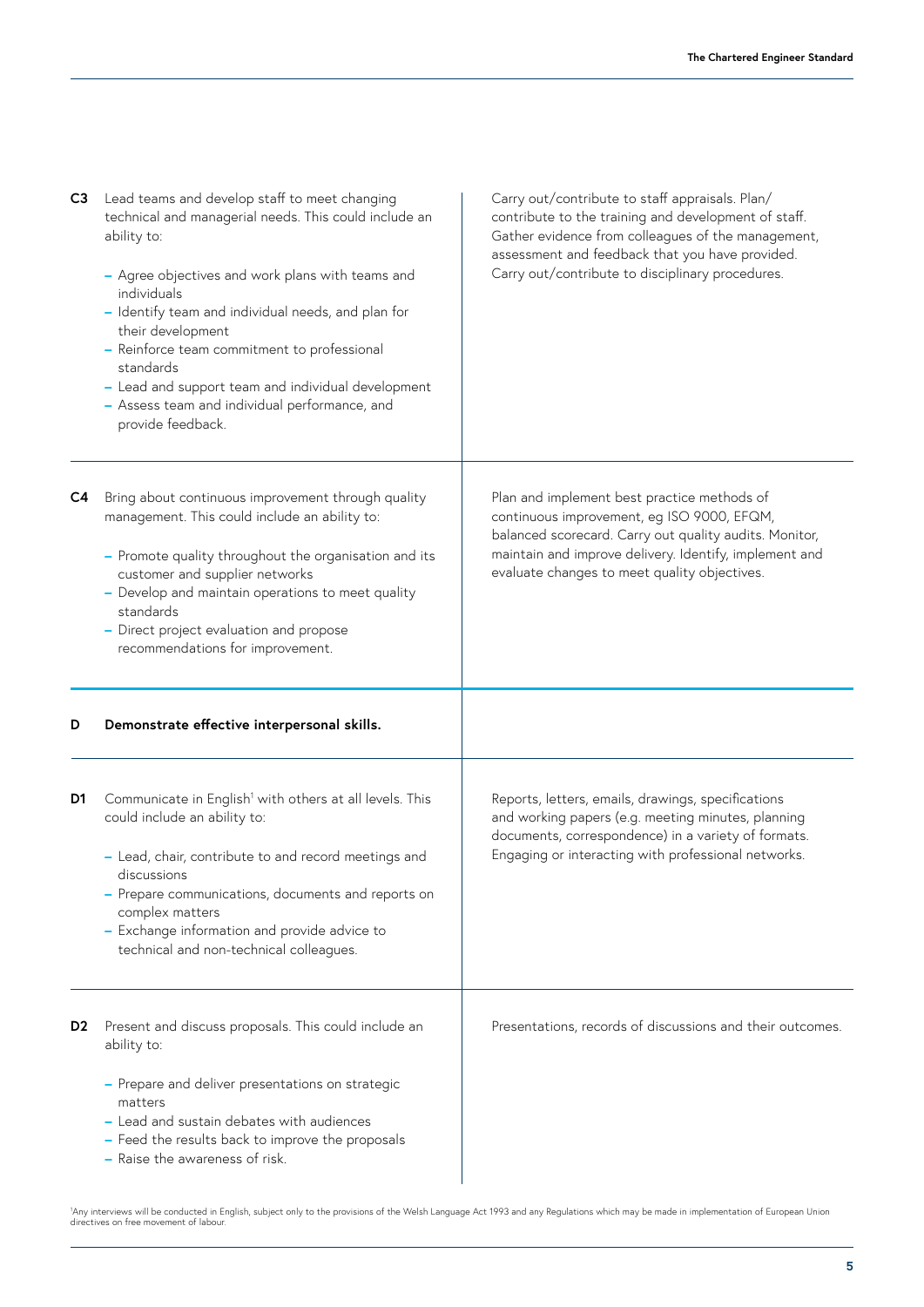| D3 | Demonstrate personal and social skills. This could<br>include an ability to:<br>- Know and manage own emotions, strengths and<br>weaknesses<br>- Be aware of the needs and concerns of others,<br>especially where related to diversity and equality<br>- Be confident and flexible in dealing with new and<br>changing interpersonal situations<br>- Identify, agree and lead work towards collective<br>goals<br>- Create, maintain and enhance productive working<br>relationships, and resolve conflicts. | Records of meetings. Evidence from colleagues of<br>your personal and social skills. Take responsibility for<br>productive working relationships. Apply diversity and<br>anti-discrimination legislation.                                                                                                                                                                                                                            |
|----|---------------------------------------------------------------------------------------------------------------------------------------------------------------------------------------------------------------------------------------------------------------------------------------------------------------------------------------------------------------------------------------------------------------------------------------------------------------------------------------------------------------|--------------------------------------------------------------------------------------------------------------------------------------------------------------------------------------------------------------------------------------------------------------------------------------------------------------------------------------------------------------------------------------------------------------------------------------|
| Е  | Demonstrate a personal commitment to<br>professional standards, recognising obligations<br>to society, the profession and the environment.                                                                                                                                                                                                                                                                                                                                                                    |                                                                                                                                                                                                                                                                                                                                                                                                                                      |
| E1 | Comply with the Code of Conduct of your<br>institution.                                                                                                                                                                                                                                                                                                                                                                                                                                                       | The professional review involves demonstration of,<br>or discussion of, your position on typical ethical<br>challenges.                                                                                                                                                                                                                                                                                                              |
| E2 | Manage and apply safe systems of work. This could<br>include an ability to:<br>- Identify and take responsibility for own obligations<br>for health, safety and welfare issues<br>- Ensure that systems satisfy health, safety and<br>welfare requirements<br>- Develop and implement appropriate hazard<br>identification and risk management systems and<br>culture<br>- Manage, evaluate and improve these systems<br>- Apply a sound knowledge of health and safety<br>legislation.                       | Undertake formal health and safety training. Work with<br>health and safety legislation and best practice. In the<br>UK, examples include HASAW 1974, CDM regulations,<br>OHSAS 18001:2007 and company safety policies.<br>Carry out safety audits. Identify and minimise hazards.<br>Assess and control risks. Evaluate the costs and<br>benefits of safe working. Deliver strategic health and<br>safety briefings and inductions. |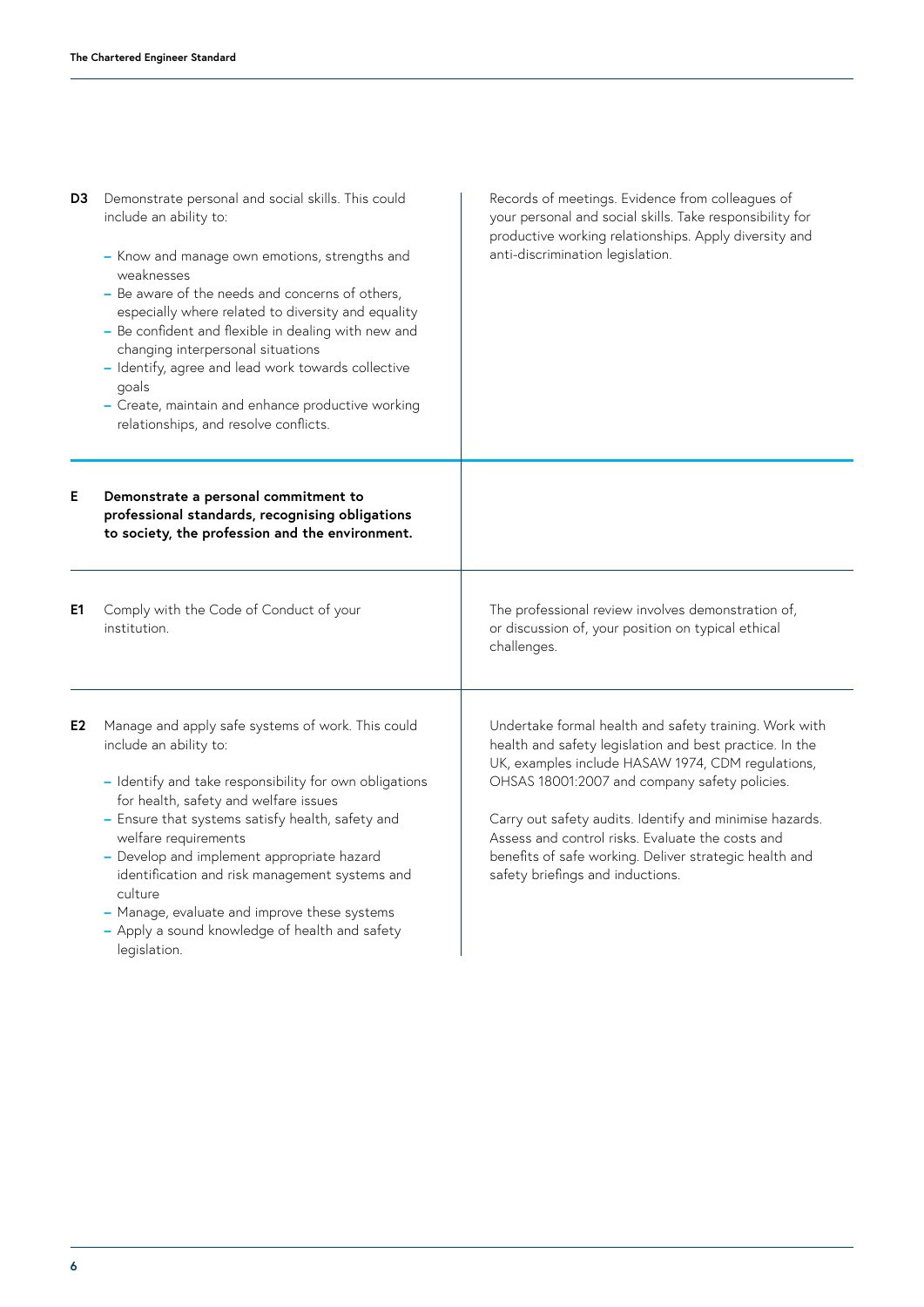| E3 | Undertake engineering activities in a way that<br>contributes to sustainable development. This could<br>include an ability to:<br>- Operate and act responsibly, taking account of<br>the need to progress environmental, social and<br>economic outcomes simultaneously<br>- Use imagination, creativity and innovation to<br>provide products and services which maintain<br>and enhance the quality of the environment and<br>community, and meet financial objectives<br>- Understand and secure stakeholder involvement in<br>sustainable development<br>- Use resources efficiently and effectively.<br>- Assess team and individual performance, and<br>provide feedback. | Carry out environmental impact assessments. Carry out<br>environmental risk assessments. Plan and implement<br>best practice environmental management systems, eg<br>ISO 14000. Manage best practice risk management<br>systems eg ISO 31000. Work within environmental<br>legislation. Adopt sustainable practices. Achieve social,<br>economic and environmental outcomes. |
|----|----------------------------------------------------------------------------------------------------------------------------------------------------------------------------------------------------------------------------------------------------------------------------------------------------------------------------------------------------------------------------------------------------------------------------------------------------------------------------------------------------------------------------------------------------------------------------------------------------------------------------------------------------------------------------------|------------------------------------------------------------------------------------------------------------------------------------------------------------------------------------------------------------------------------------------------------------------------------------------------------------------------------------------------------------------------------|
| E4 | Carry out and record CPD necessary to maintain<br>and enhance competence in own area of practice<br>including:<br>- Undertake reviews of own development needs<br>- Plan how to meet personal and organisational<br>objectives<br>- Carry out planned (and unplanned) CPD activities<br>- Maintain evidence of competence development<br>- Evaluate CPD outcomes against any plans made<br>- Assist others with their own CPD.                                                                                                                                                                                                                                                   | Keep up to date with national and international<br>engineering issues. Maintain CPD plans and records.<br>Involvement with the affairs of your institution.<br>Evidence of your development through on-the-job<br>learning, private study, in-house courses, external<br>courses and conferences.                                                                            |
| E5 | Exercise responsibilities in an ethical manner.                                                                                                                                                                                                                                                                                                                                                                                                                                                                                                                                                                                                                                  | Give an example of where you have applied ethical<br>principles as described in the Statement of Ethical<br>Principles on page 33.<br>Give an example of where you have applied/upheld<br>ethical principles as defined by your organisation or                                                                                                                              |

company, which may be in its company or brand values.